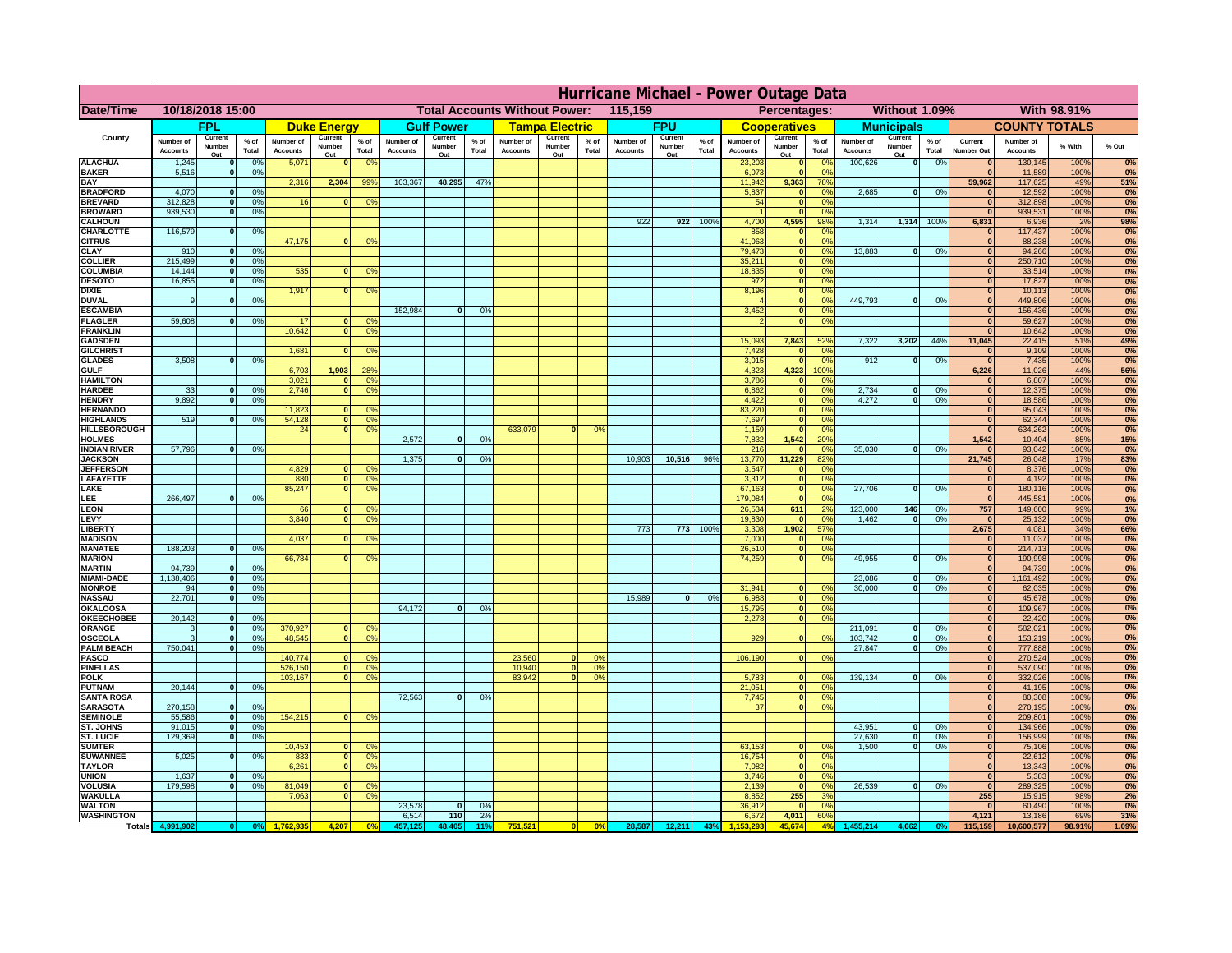# 10/18/2018 3:00 PM Hurricane Michael

| <b>Power Provider</b>                   | <b>County</b>       | <b>Number of Customers</b> | <b>Current Number Out</b> | <b>Outage Percentage</b> | <b>Estimated Restore Time</b> |
|-----------------------------------------|---------------------|----------------------------|---------------------------|--------------------------|-------------------------------|
|                                         |                     |                            |                           |                          |                               |
| <b>Gulf Power Company</b>               | BAY                 | 103,367                    | 48,295                    | 46.72%                   | >5 days                       |
| West Florida Electric Cooperative, Inc. | <b>JACKSON</b>      | 13,723                     | 11,182                    | 81.48%                   | >5 days                       |
| Florida Public Utilities Corporation    | <b>JACKSON</b>      | 10,903                     | 10,516                    | 96.45%                   | >5 days                       |
| Gulf Coast Electric Cooperative, Inc.   | BAY                 | 11,942                     | 9,363                     | 78.40%                   | >5 days                       |
| Talquin Electric Cooperative, Inc.      | GADSDEN             | 15,093                     | 7,843                     | 51.96%                   | 72                            |
| Gulf Coast Electric Cooperative, Inc.   | GULF                | 4,323                      | 4,323                     | 100.00%                  | >5 days                       |
|                                         |                     |                            |                           |                          |                               |
| West Florida Electric Cooperative, Inc. | <b>WASHINGTON</b>   | 4,235                      | 3,401                     | 80.31%                   | >5 days                       |
| West Florida Electric Cooperative, Inc. | CALHOUN             | 2,852                      | 2,752                     | 96.49%                   | >5 days                       |
| City of Quincy                          | <b>GADSDEN</b>      | 4,768                      | 2,580                     | 54.11%                   | >5 days                       |
| Duke Energy                             | BAY                 | 2,316                      | 2,304                     | 99.48%                   | TBD                           |
| <b>Duke Energy</b>                      | <b>GULF</b>         | 6,703                      | 1,903                     | 28.39%                   | $24$                          |
| Talquin Electric Cooperative, Inc.      | <b>LIBERTY</b>      | 3,308                      | 1,902                     | 57.50%                   | >5 days                       |
| Gulf Coast Electric Cooperative, Inc.   | CALHOUN             | 1,848                      | 1,843                     | 99.73%                   | >5 days                       |
|                                         |                     |                            |                           |                          |                               |
| West Florida Electric Cooperative, Inc. | <b>HOLMES</b>       | 7,539                      | 1,542                     | 20.45%                   | >5 days                       |
| City of Blountstown                     | <b>CALHOUN</b>      | 1,314                      | 1,314                     | 100.00%                  | >5 days                       |
| Florida Public Utilities Corporation    | CALHOUN             | 922                        | 922                       | 100.00%                  | >5 days                       |
| Florida Public Utilities Corporation    | <b>LIBERTY</b>      | 773                        | 773                       | 100.00%                  | >5 days                       |
| Chattahoochee Electric                  | GADSDEN             | 1,163                      | 622                       | 53.48%                   | >5 days                       |
| Talquin Electric Cooperative, Inc.      | LEON                | 26,534                     | 611                       | 2.30%                    | 48                            |
|                                         |                     |                            |                           |                          |                               |
| Gulf Coast Electric Cooperative, Inc.   | WASHINGTON          | 2,437                      | 610                       | 25.03%                   | >5 days                       |
| Talquin Electric Cooperative, Inc.      | <b>WAKULLA</b>      | 8,852                      | 255                       | 2.88%                    | 24                            |
| City of Tallahassee                     | LEON                | 123,000                    | 146                       | 0.12%                    | 48                            |
| <b>Gulf Power Company</b>               | <b>WASHINGTON</b>   | 6,514                      | 110                       | 1.69%                    | $24$                          |
| Gulf Coast Electric Cooperative, Inc.   | <b>JACKSON</b>      | 47                         | 47                        | 100.00%                  | >5 days                       |
| Central Florida Electric Cooperative    | <b>ALACHUA</b>      | 875                        | $\pmb{0}$                 | 0.00%                    | <b>TBD</b>                    |
|                                         |                     |                            |                           |                          |                               |
| Central Florida Electric Cooperative    | <b>DIXIE</b>        | 7,595                      | $\mathbf 0$               | 0.00%                    | TBD                           |
| Central Florida Electric Cooperative    | <b>GILCHRIST</b>    | 7,424                      | $\mathbf 0$               | 0.00%                    | Restored                      |
| Central Florida Electric Cooperative    | LAFAYETTE           | 9                          | $\pmb{0}$                 | 0.00%                    | TBD                           |
| Central Florida Electric Cooperative    | LEVY                | 17,513                     | $\mathbf 0$               | 0.00%                    | Restored                      |
| Central Florida Electric Cooperative    | <b>MARION</b>       | 9                          | $\pmb{0}$                 | 0.00%                    | TBD                           |
| Choctawhatchee Electric Cooperative     | <b>HOLMES</b>       | 293                        | $\mathbf 0$               | 0.00%                    | Restored                      |
| Choctawhatchee Electric Cooperative     | <b>OKALOOSA</b>     | 15,795                     | 0                         | 0.00%                    | Restored                      |
|                                         |                     |                            |                           |                          |                               |
| Choctawhatchee Electric Cooperative     | <b>SANTA ROSA</b>   | 201                        | $\mathbf 0$               | 0.00%                    | Restored                      |
| Choctawhatchee Electric Cooperative     | <b>WALTON</b>       | 36,812                     | $\pmb{0}$                 | 0.00%                    | Restored                      |
| City of Alachua                         | <b>ALACHUA</b>      | 4,426                      | $\mathbf 0$               | 0.00%                    | <b>TBD</b>                    |
| City of Bartow                          | <b>POLK</b>         | 11,790                     | 0                         | 0.00%                    | TBD                           |
| City of Bushnell                        | <b>SUMTER</b>       | 1,500                      | $\mathbf 0$               | 0.00%                    | <b>TBD</b>                    |
| City of Clewiston                       | <b>HENDRY</b>       | 4,272                      | $\pmb{0}$                 | 0.00%                    | TBD                           |
| City of Fort Meade                      | <b>POLK</b>         | 2,379                      | $\mathbf 0$               | 0.00%                    | TBD                           |
|                                         | GADSDEN             |                            | 0                         | 0.00%                    |                               |
| City of Havana                          |                     | 1,391                      |                           |                          | Restored                      |
| City of Leesburg                        | LAKE                | 22,000                     | $\pmb{0}$                 | 0.00%                    | <b>TBD</b>                    |
| City of Moore Haven                     | <b>GLADES</b>       | 912                        | 0                         | 0.00%                    | TBD                           |
| City of Mount Dora                      | LAKE                | 5,706                      | $\mathbf 0$               | 0.00%                    | <b>TBD</b>                    |
| City of Newberry                        | <b>ALACHUA</b>      | 1,727                      | 0                         | 0.00%                    | TBD                           |
| City of Starke                          | <b>BRADFORD</b>     | 2,685                      | $\mathbf 0$               | 0.00%                    | <b>TBD</b>                    |
| City of Vero Beach                      | <b>INDIAN RIVER</b> | 35,030                     | 0                         | 0.00%                    | <b>TBD</b>                    |
|                                         |                     |                            |                           |                          |                               |
| City of Wauchula                        | HARDEE              | 2,734                      | $\pmb{0}$                 | 0.00%                    | <b>TBD</b>                    |
| City of Williston                       | LEVY                | 1,462                      | $\mathbf 0$               | 0.00%                    | TBD                           |
| City of Winter Park                     | ORANGE              | 13,941                     | $\pmb{0}$                 | 0.00%                    | TBD                           |
| Clay Electric Cooperative               | <b>ALACHUA</b>      | 22,328                     | 0                         | 0.00%                    | TBD                           |
| Clay Electric Cooperative               | <b>BAKER</b>        | 2,476                      | $\pmb{0}$                 | 0.00%                    | <b>TBD</b>                    |
| Clay Electric Cooperative               | <b>BRADFORD</b>     | 5,837                      | 0                         | 0.00%                    | TBD                           |
| Clay Electric Cooperative               | <b>CLAY</b>         | 79,473                     | $\mathsf{O}\xspace$       | 0.00%                    | TBD                           |
|                                         | <b>COLUMBIA</b>     |                            | $\pmb{0}$                 |                          |                               |
| Clay Electric Cooperative               |                     | 16,922                     |                           | 0.00%                    | TBD                           |
| Clay Electric Cooperative               | <b>DUVAL</b>        | $\overline{4}$             | $\mathsf{O}\xspace$       | 0.00%                    | TBD                           |
| Clay Electric Cooperative               | <b>FLAGLER</b>      | $\overline{2}$             | 0                         | 0.00%                    | TBD                           |
| Clay Electric Cooperative               | <b>GILCHRIST</b>    | $\overline{4}$             | $\mathsf{O}\xspace$       | 0.00%                    | <b>TBD</b>                    |
| Clay Electric Cooperative               | LAKE                | 2,239                      | 0                         | 0.00%                    | TBD                           |
| Clay Electric Cooperative               | LEVY                | 712                        | $\pmb{0}$                 | 0.00%                    | <b>TBD</b>                    |
| Clay Electric Cooperative               | <b>MARION</b>       | 16,301                     | 0                         | 0.00%                    | TBD                           |
|                                         |                     |                            |                           |                          |                               |
| Clay Electric Cooperative               | PUTNAM              | 21,051                     | $\pmb{0}$                 | 0.00%                    | <b>TBD</b>                    |
| Clay Electric Cooperative               | SUWANNEE            | 5                          | $\pmb{0}$                 | 0.00%                    | TBD                           |
| Clay Electric Cooperative               | <b>UNION</b>        | 3,746                      | $\pmb{0}$                 | 0.00%                    | <b>TBD</b>                    |
| Clay Electric Cooperative               | VOLUSIA             | 2,139                      | 0                         | 0.00%                    | TBD                           |
| Duke Energy                             | <b>ALACHUA</b>      | 5,071                      | $\pmb{0}$                 | 0.00%                    | Restored                      |
| Duke Energy                             | <b>BREVARD</b>      | 16                         | $\pmb{0}$                 | 0.00%                    | Restored                      |
| Duke Energy                             | <b>CITRUS</b>       | 47,175                     | $\pmb{0}$                 | 0.00%                    | Restored                      |
|                                         |                     |                            | 0                         |                          |                               |
| Duke Energy                             | COLUMBIA            | 535                        |                           | 0.00%                    | Restored                      |
| <b>Duke Energy</b>                      | <b>DIXIE</b>        | 1,917                      | $\pmb{0}$                 | 0.00%                    | Restored                      |
| Duke Energy                             | <b>FLAGLER</b>      | 17                         | 0                         | 0.00%                    | Restored                      |
| <b>Duke Energy</b>                      | <b>FRANKLIN</b>     | 10,642                     | $\pmb{0}$                 | 0.00%                    | Restored                      |
| Duke Energy                             | <b>GILCHRIST</b>    | 1,681                      | 0                         | 0.00%                    | Restored                      |
| Duke Energy                             | <b>HAMILTON</b>     | 3,021                      | $\pmb{0}$                 | 0.00%                    | Restored                      |
|                                         |                     |                            |                           |                          |                               |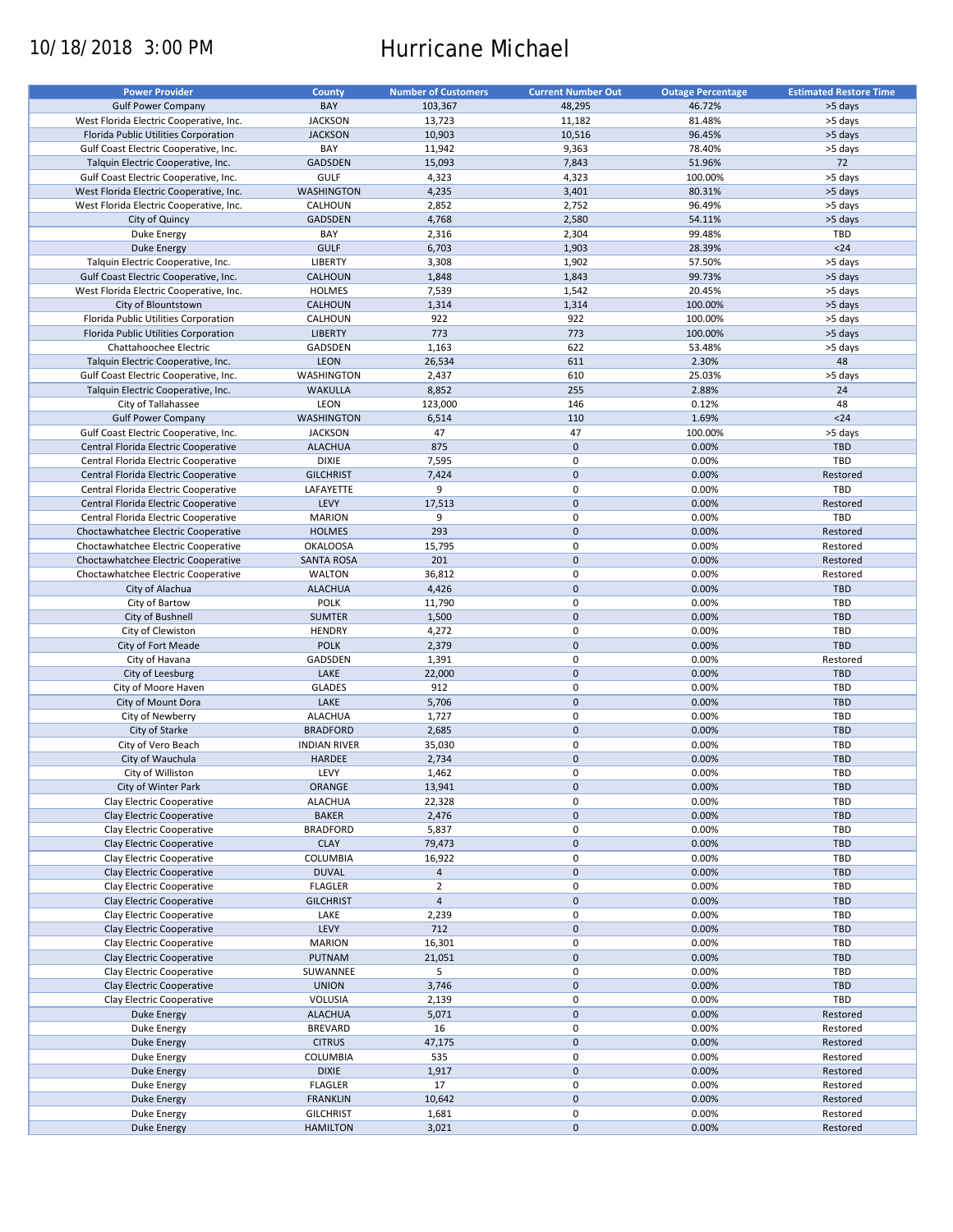### 10/18/2018 3:00 PM Hurricane Michael

| Duke Energy                                        | HARDEE              | 2,746     | 0           | 0.00% | Restored   |
|----------------------------------------------------|---------------------|-----------|-------------|-------|------------|
| <b>Duke Energy</b>                                 | <b>HERNANDO</b>     | 11,823    | $\pmb{0}$   | 0.00% | Restored   |
| Duke Energy                                        | <b>HIGHLANDS</b>    | 54,128    | 0           | 0.00% | Restored   |
|                                                    |                     |           | $\pmb{0}$   |       |            |
| <b>Duke Energy</b>                                 | HILLSBOROUGH        | 24        |             | 0.00% | Restored   |
| Duke Energy                                        | <b>JEFFERSON</b>    | 4,829     | 0           | 0.00% | Restored   |
| Duke Energy                                        | LAFAYETTE           | 880       | $\mathbf 0$ | 0.00% | Restored   |
|                                                    |                     |           |             |       |            |
| Duke Energy                                        | LAKE                | 85,247    | 0           | 0.00% | Restored   |
| Duke Energy                                        | <b>LEON</b>         | 66        | $\pmb{0}$   | 0.00% | Restored   |
| Duke Energy                                        | LEVY                | 3,840     | 0           | 0.00% | Restored   |
|                                                    |                     |           |             |       |            |
| <b>Duke Energy</b>                                 | <b>MADISON</b>      | 4,037     | $\pmb{0}$   | 0.00% | Restored   |
| Duke Energy                                        | <b>MARION</b>       | 66,784    | 0           | 0.00% | Restored   |
| <b>Duke Energy</b>                                 | ORANGE              | 370,927   | $\pmb{0}$   | 0.00% | Restored   |
|                                                    |                     |           |             |       |            |
| Duke Energy                                        | OSCEOLA             | 48,545    | 0           | 0.00% | Restored   |
| Duke Energy                                        | PASCO               | 140,774   | $\mathbf 0$ | 0.00% | Restored   |
|                                                    | PINELLAS            | 526,150   | 0           | 0.00% | Restored   |
| Duke Energy                                        |                     |           |             |       |            |
| <b>Duke Energy</b>                                 | <b>POLK</b>         | 103,167   | $\mathbf 0$ | 0.00% | Restored   |
| Duke Energy                                        | SEMINOLE            | 154,215   | 0           | 0.00% | Restored   |
| <b>Duke Energy</b>                                 | <b>SUMTER</b>       | 10,453    | $\pmb{0}$   | 0.00% | Restored   |
|                                                    |                     |           |             |       |            |
| Duke Energy                                        | SUWANNEE            | 833       | $\pmb{0}$   | 0.00% | Restored   |
| <b>Duke Energy</b>                                 | <b>TAYLOR</b>       | 6,261     | $\pmb{0}$   | 0.00% | Restored   |
|                                                    |                     |           |             |       |            |
| Duke Energy                                        | <b>VOLUSIA</b>      | 81,049    | 0           | 0.00% | Restored   |
| <b>Duke Energy</b>                                 | <b>WAKULLA</b>      | 7,063     | $\pmb{0}$   | 0.00% | Restored   |
| Escambia River Electric Cooperative, Inc.          | <b>ESCAMBIA</b>     | 3,452     | 0           | 0.00% | <b>TBD</b> |
|                                                    |                     |           |             |       |            |
| Escambia River Electric Cooperative, Inc.          | <b>SANTA ROSA</b>   | 7,544     | $\pmb{0}$   | 0.00% | <b>TBD</b> |
| Florida Keys Electric Cooperative                  | <b>MONROE</b>       | 31,941    | $\mathbf 0$ | 0.00% | <b>TBD</b> |
| Florida Power and Light Company                    | <b>ALACHUA</b>      | 1,245     | $\pmb{0}$   | 0.00% | <b>TBD</b> |
|                                                    |                     |           |             |       |            |
| Florida Power and Light Company                    | <b>BAKER</b>        | 5,516     | $\mathbf 0$ | 0.00% | TBD        |
| Florida Power and Light Company                    | <b>BRADFORD</b>     | 4,070     | $\pmb{0}$   | 0.00% | <b>TBD</b> |
|                                                    |                     |           | $\mathbf 0$ |       | <b>TBD</b> |
| Florida Power and Light Company                    | <b>BREVARD</b>      | 312,828   |             | 0.00% |            |
| Florida Power and Light Company                    | <b>BROWARD</b>      | 939,530   | $\pmb{0}$   | 0.00% | <b>TBD</b> |
| Florida Power and Light Company                    | CHARLOTTE           | 116,579   | $\mathbf 0$ | 0.00% | TBD        |
|                                                    |                     |           |             |       |            |
| Florida Power and Light Company                    | <b>CLAY</b>         | 910       | $\pmb{0}$   | 0.00% | <b>TBD</b> |
| Florida Power and Light Company                    | <b>COLLIER</b>      | 215,499   | 0           | 0.00% | TBD        |
| Florida Power and Light Company                    | <b>COLUMBIA</b>     | 14,144    | $\pmb{0}$   | 0.00% | <b>TBD</b> |
|                                                    |                     |           |             |       |            |
| Florida Power and Light Company                    | <b>DESOTO</b>       | 16,855    | $\pmb{0}$   | 0.00% | <b>TBD</b> |
| Florida Power and Light Company                    | <b>DUVAL</b>        | 9         | $\mathbf 0$ | 0.00% | <b>TBD</b> |
|                                                    |                     |           | 0           | 0.00% | TBD        |
| Florida Power and Light Company                    | <b>FLAGLER</b>      | 59,608    |             |       |            |
| Florida Power and Light Company                    | <b>GLADES</b>       | 3,508     | $\mathbf 0$ | 0.00% | <b>TBD</b> |
| Florida Power and Light Company                    | HARDEE              | 33        | 0           | 0.00% | TBD        |
|                                                    |                     |           |             |       |            |
| Florida Power and Light Company                    | <b>HENDRY</b>       | 9,892     | $\pmb{0}$   | 0.00% | <b>TBD</b> |
| Florida Power and Light Company                    | <b>HIGHLANDS</b>    | 519       | 0           | 0.00% | TBD        |
| Florida Power and Light Company                    | <b>INDIAN RIVER</b> | 57,796    | $\pmb{0}$   | 0.00% | <b>TBD</b> |
|                                                    |                     |           |             |       |            |
| Florida Power and Light Company                    | LEE                 | 266,497   | 0           | 0.00% | <b>TBD</b> |
| Florida Power and Light Company                    | MANATEE             | 188,203   | $\mathbf 0$ | 0.00% | <b>TBD</b> |
|                                                    | <b>MARTIN</b>       | 94,739    | 0           | 0.00% | TBD        |
| Florida Power and Light Company                    |                     |           |             |       |            |
| Florida Power and Light Company                    | MIAMI-DADE          | 1,138,406 | $\mathbf 0$ | 0.00% | <b>TBD</b> |
| Florida Power and Light Company                    | <b>MONROE</b>       | 94        | 0           | 0.00% | TBD        |
|                                                    |                     |           |             |       |            |
| Florida Power and Light Company                    | NASSAU              | 22,701    | $\pmb{0}$   | 0.00% | <b>TBD</b> |
| Florida Power and Light Company                    | OKEECHOBEE          | 20,142    | $\mathbf 0$ | 0.00% | TBD        |
| Florida Power and Light Company                    | ORANGE              | 3         | $\pmb{0}$   | 0.00% | <b>TBD</b> |
|                                                    |                     |           |             |       |            |
| Florida Power and Light Company                    | OSCEOLA             | 3         | 0           | 0.00% | TBD        |
| Florida Power and Light Company                    | PALM BEACH          | 750,041   | $\pmb{0}$   | 0.00% | <b>TBD</b> |
| Florida Power and Light Company                    | PUTNAM              | 20,144    | 0           | 0.00% | TBD        |
|                                                    |                     |           |             |       |            |
| Florida Power and Light Company                    | SARASOTA            | 270,158   | $\pmb{0}$   | 0.00% | <b>TBD</b> |
| Florida Power and Light Company                    | SEMINOLE            | 55,586    | 0           | 0.00% | TBD        |
| Florida Power and Light Company                    | ST. JOHNS           | 91,015    | $\pmb{0}$   | 0.00% | <b>TBD</b> |
|                                                    |                     |           |             |       |            |
| Florida Power and Light Company                    | ST. LUCIE           | 129,369   | 0           | 0.00% | TBD        |
| Florida Power and Light Company                    | SUWANNEE            | 5,025     | $\pmb{0}$   | 0.00% | <b>TBD</b> |
|                                                    |                     |           |             |       |            |
| Florida Power and Light Company                    | <b>UNION</b>        | 1,637     | 0           | 0.00% | TBD        |
| Florida Power and Light Company                    | <b>VOLUSIA</b>      | 179,598   | $\mathbf 0$ | 0.00% | <b>TBD</b> |
| Florida Public Utilities Corporation               | NASSAU              | 15,989    | 0           | 0.00% | Restored   |
|                                                    |                     |           |             |       |            |
| Fort Pierce Utilities Authority                    | ST. LUCIE           | 27,630    | 0           | 0.00% | <b>TBD</b> |
| Gainesville (Gainesville Regional Utilities - GRU) | <b>ALACHUA</b>      | 94,473    | 0           | 0.00% | TBD        |
| Glades Electric Cooperative, Inc.                  | <b>GLADES</b>       | 3,015     | $\pmb{0}$   | 0.00% | <b>TBD</b> |
|                                                    |                     |           |             |       |            |
| Glades Electric Cooperative, Inc.                  | HARDEE              | 0         | 0           |       | TBD        |
| Glades Electric Cooperative, Inc.                  | <b>HENDRY</b>       | 3,530     | $\pmb{0}$   | 0.00% | <b>TBD</b> |
|                                                    |                     |           |             |       | TBD        |
| Glades Electric Cooperative, Inc.                  | <b>HIGHLANDS</b>    | 7,321     | 0           | 0.00% |            |
| Glades Electric Cooperative, Inc.                  | OKEECHOBEE          | 2,278     | $\pmb{0}$   | 0.00% | <b>TBD</b> |
| Green Cove Springs Electric                        | <b>CLAY</b>         | 3,889     | $\pmb{0}$   | 0.00% | TBD        |
|                                                    |                     |           |             |       |            |
| Gulf Coast Electric Cooperative, Inc.              | <b>WALTON</b>       | 100       | $\pmb{0}$   | 0.00% | TBD        |
| <b>Gulf Power Company</b>                          | <b>ESCAMBIA</b>     | 152,984   | 0           | 0.00% | Restored   |
| <b>Gulf Power Company</b>                          | <b>HOLMES</b>       | 2,572     | $\pmb{0}$   | 0.00% | Restored   |
|                                                    |                     |           |             |       |            |
| <b>Gulf Power Company</b>                          | <b>JACKSON</b>      | 1,375     | 0           | 0.00% | Restored   |
| <b>Gulf Power Company</b>                          | <b>OKALOOSA</b>     | 94,172    | $\mathbf 0$ | 0.00% | Restored   |
|                                                    |                     |           |             |       |            |